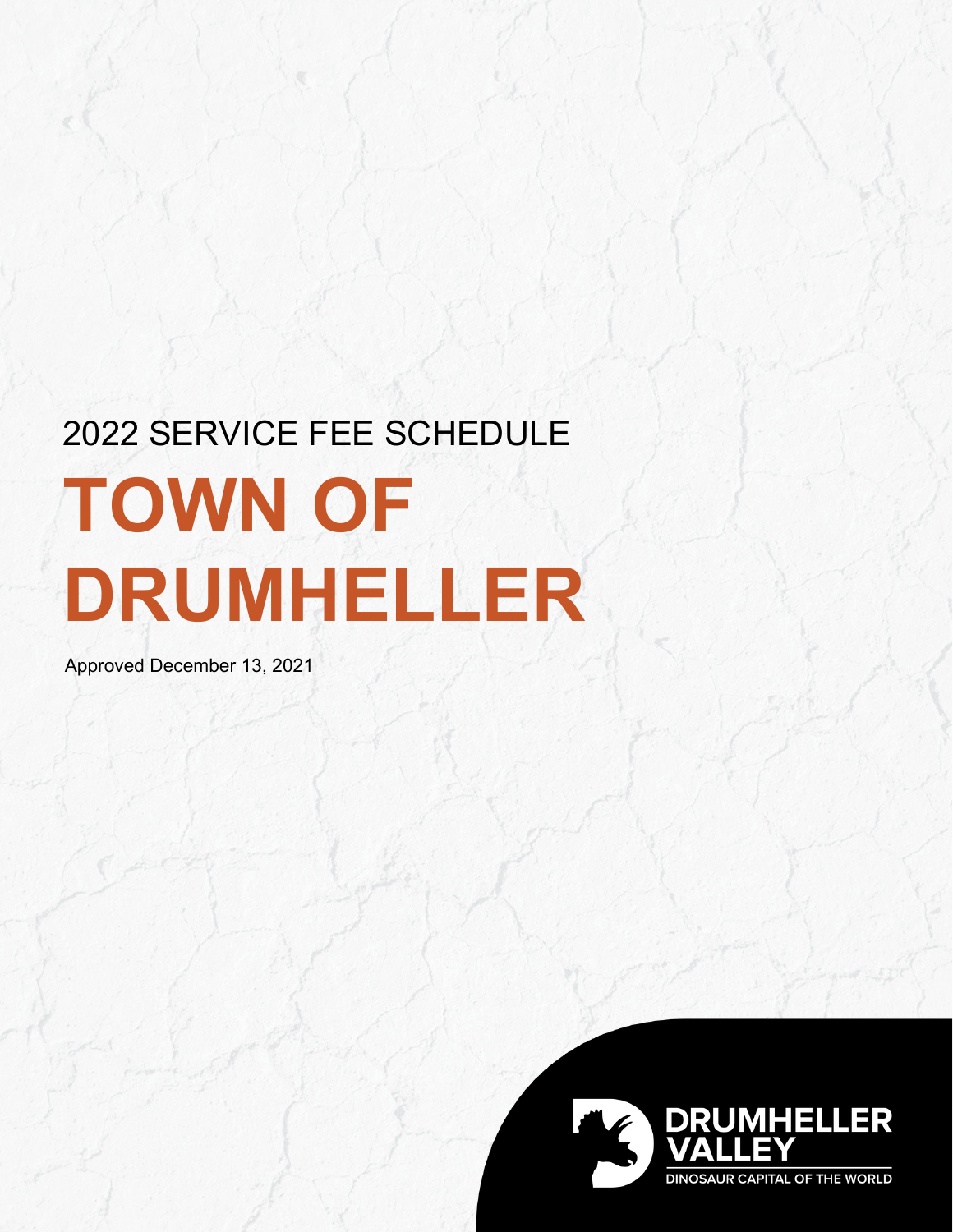# **TABLE OF CONTENTS**

# Page Number

| Administration                     | $\boldsymbol{2}$ |
|------------------------------------|------------------|
| Airport                            | $\sqrt{3}$       |
| <b>Animal Licence</b>              | $\mathfrak{B}$   |
| Cemetery                           | $\overline{4}$   |
| <b>Development Permits</b>         | $\sqrt{5}$       |
| <b>Safety Code Permits</b>         |                  |
| <b>Building Permits</b>            | $\,6\,$          |
| <b>Electrical Permits</b>          | $\overline{7}$   |
| Fire                               | $\boldsymbol{9}$ |
| Gas                                | 10               |
| Plumbing                           | 11               |
| Recreation                         |                  |
| <b>Drumheller Aquaplex</b>         | 13               |
| <b>Memorial Arena</b>              | 14               |
| <b>Ball Diamonds</b>               | 15               |
| <b>Badlands Community Facility</b> | 16               |
| <b>Memberships</b>                 | 18               |
| Miscellaneous                      | 19               |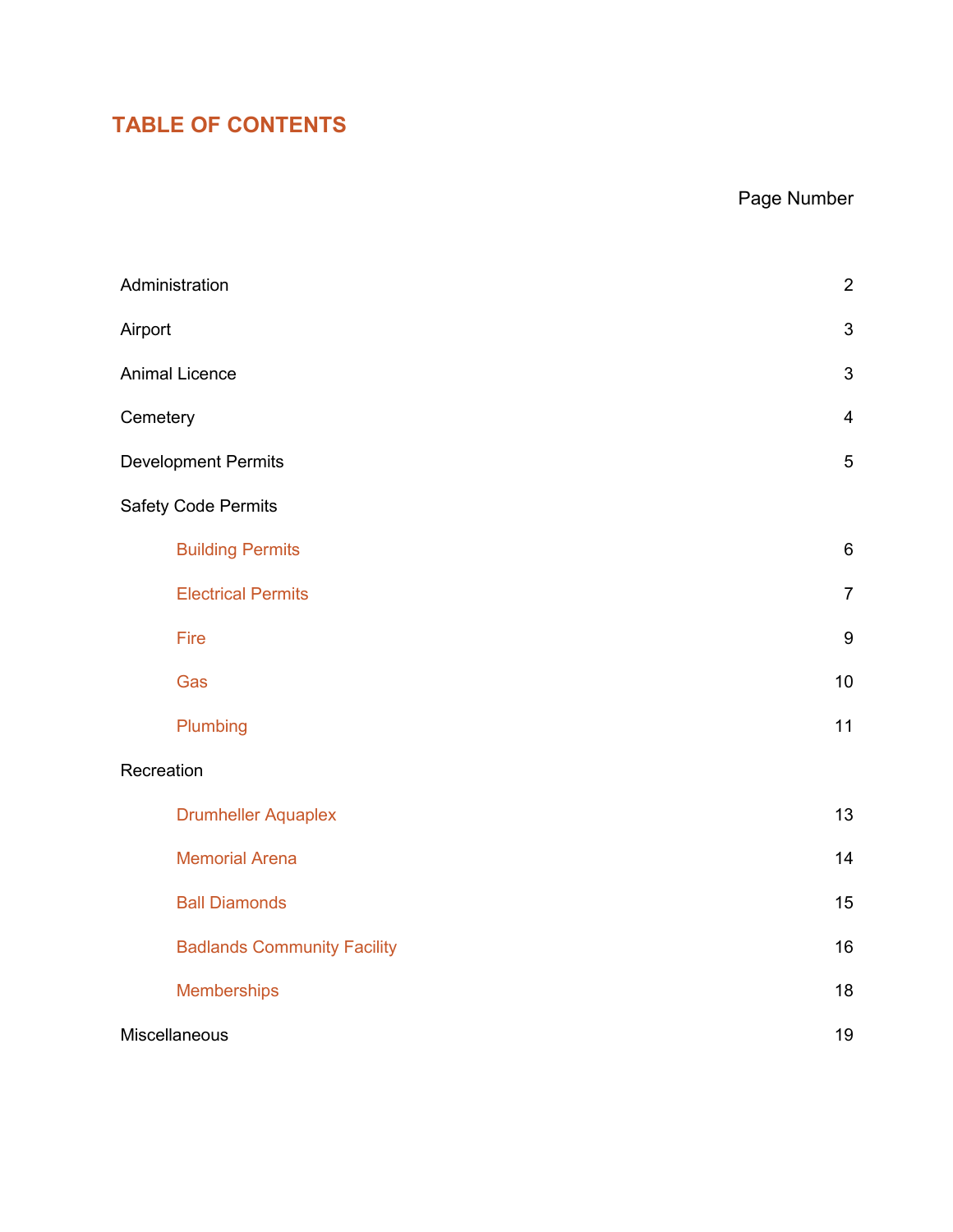# <span id="page-2-0"></span>**ADMINISTRATION**

| <b>Account Management</b>                                                                         |          |                    |
|---------------------------------------------------------------------------------------------------|----------|--------------------|
| <b>Payment Transfers</b><br>(credit balance transfer from utilities to taxes, taxes to utilities) | \$       | 25.00              |
| Balance Transfers (utilities to tax roll)<br>(balance transfer from utilities to tax roll)        | \$       | 50.00              |
| <b>Assessment Appeal</b>                                                                          |          |                    |
| Local Assessment Review Board<br>(LARB - residential)                                             |          | \$200.00           |
| <b>Commercial Assessment Review Board</b><br>(CARB - multi residential and commercial)            |          | \$650.00           |
| <b>Assessment Information Request by Third Party</b>                                              |          |                    |
| Information regarding legal description, latest<br>assessment and historical assessments          | \$       | 36.75              |
| Fax                                                                                               |          |                    |
| Per transmission (local or long distance)                                                         | \$       | 5.50               |
| <b>FOIP Requests</b>                                                                              |          |                    |
| Freedom of Information and Protection of Privacy Regulation, AR200/95<br>Per request submission   | \$       | 25.00              |
| Additional costs may be determined after review of request.                                       |          |                    |
| <b>NSF Charges</b>                                                                                | \$       | 35.00              |
| Photocopying                                                                                      |          |                    |
| Black and white per page<br>Colour per page                                                       | \$<br>\$ | 0.30<br>1.00       |
| <b>Copies of Information other than Photocopies</b>                                               |          |                    |
| Reprint fee for invoice, account history or receipt<br>Per tax certificate                        |          | \$25.75<br>\$38.75 |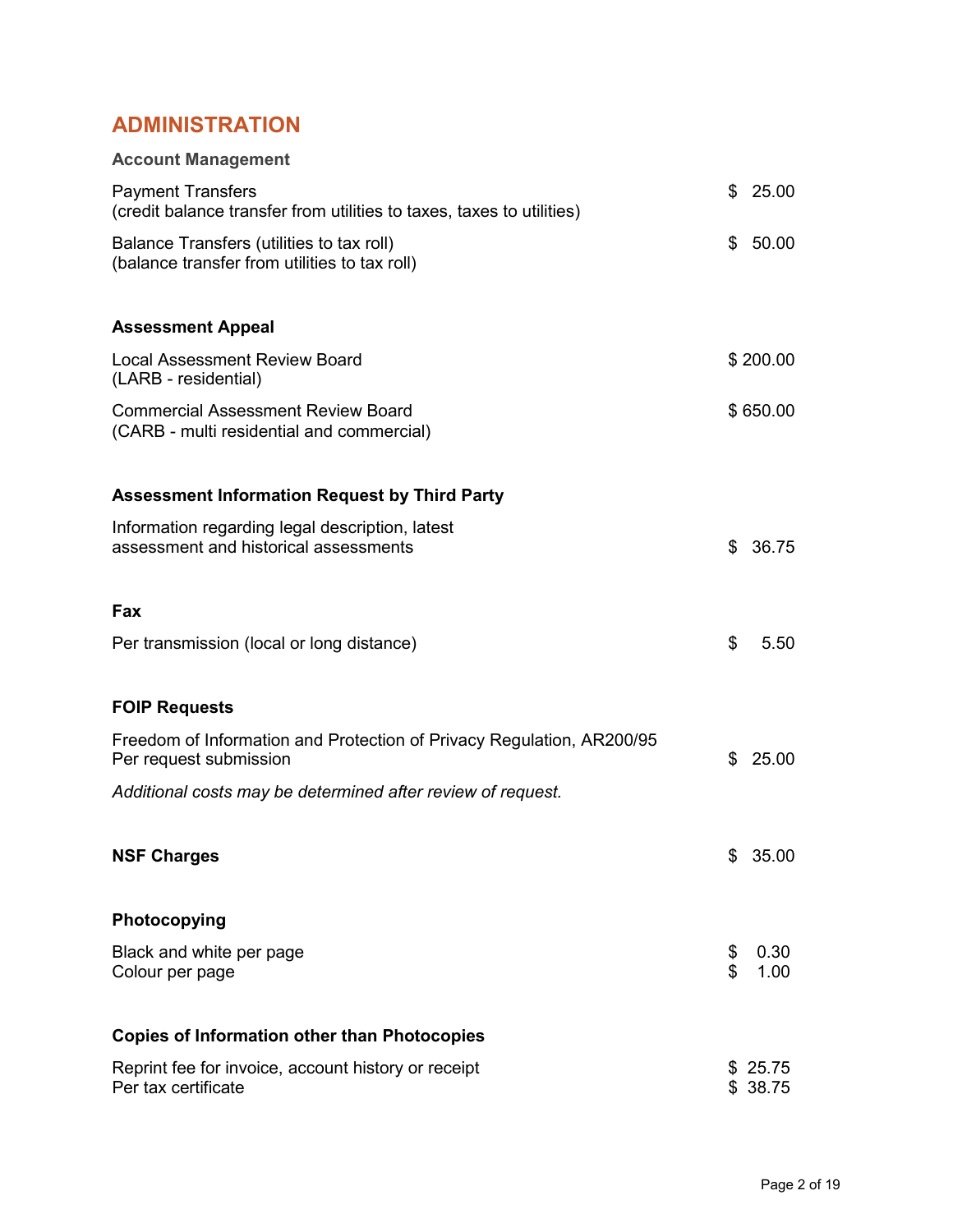# <span id="page-3-0"></span>**AIRPORT**

#### **Lot for own hanger**

Per year (site improvements not included) \$275.00

# **ANIMAL LICENCING**

*Proof from a veterinarian of alteration (spaying or neutering) and/or proof of microchip or tattooing is required in order to apply for those rates.*

| <b>Annual Animal Licence</b>          | <b>Dogs</b> | Cats    |
|---------------------------------------|-------------|---------|
| Altered with microchip or tattoo      | \$16.50     | \$11.00 |
| Altered without microchip or tattoo   | \$33.00     | \$33.00 |
| Unaltered with microchip or tattoo    | \$38.75     | \$38.75 |
| Unaltered without microchip or tattoo | \$55.25     | \$55.25 |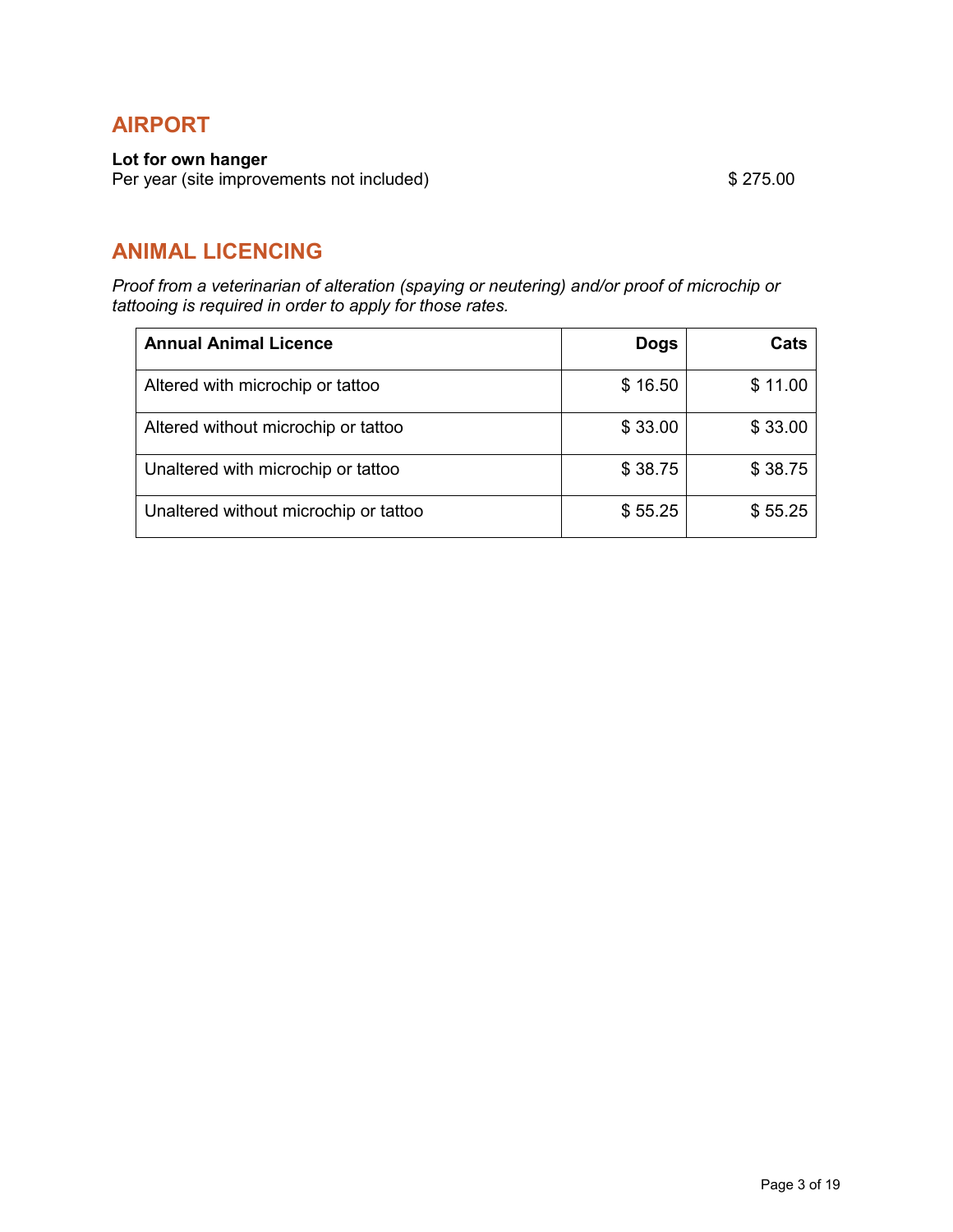# <span id="page-4-0"></span>**CEMETERY**

*A burial permit is required for all burials.*

| <b>Type of Service</b>                                               | <b>Resident</b><br><b>Non-Resident</b> |            |  |  |
|----------------------------------------------------------------------|----------------------------------------|------------|--|--|
| <b>Plots</b>                                                         |                                        |            |  |  |
| <b>Full Plot</b>                                                     | \$922.00                               | \$1,260.00 |  |  |
| Open/Close - weekday                                                 | \$459.00                               | \$459.00   |  |  |
| Open/Close - weekend, holiday                                        | \$593.00                               | \$593.00   |  |  |
| Winter fee - (Nov 01 to Mar 31)                                      | \$237.00                               | \$237.00   |  |  |
| <b>Cremains</b>                                                      |                                        |            |  |  |
| Cremains plot (maximum 2 cremains)                                   | \$464.00                               | \$570.00   |  |  |
| Open/Close - weekday                                                 | \$150.00                               | \$150.00   |  |  |
| Open/Close - weekend, holiday                                        | \$175.00                               | \$175.00   |  |  |
| Winter fee $-$ (Nov 01 $-$ Mar 31)                                   | \$83.00                                | \$83.00    |  |  |
| <b>Niche</b>                                                         |                                        |            |  |  |
| $\overline{Top\ 2}$ rows – each cremains – max 2                     | \$1,267.00                             | \$1,415.00 |  |  |
| Lower 2 rows – each cremains – max 2                                 | \$1,205.00                             | \$1,345.00 |  |  |
| Open/Close - weekday                                                 | \$222.00                               | \$222.00   |  |  |
| Open/close - weekend, holiday                                        | \$264.00                               | \$264.00   |  |  |
| Engraving                                                            | \$556.00                               | \$556.00   |  |  |
| <b>Memorial Wall</b>                                                 |                                        |            |  |  |
| Plaque engraving for memorial wall                                   | \$237.00                               | \$237.00   |  |  |
| <b>Scatter Garden</b>                                                |                                        |            |  |  |
| Permit to scatter cremains in Scatter Garden                         | \$98.00                                | \$98.00    |  |  |
| - no memorial plaque                                                 |                                        |            |  |  |
| Permit to scatter cremains in Scatter Garden with<br>memorial plaque | \$237.00                               | \$237.00   |  |  |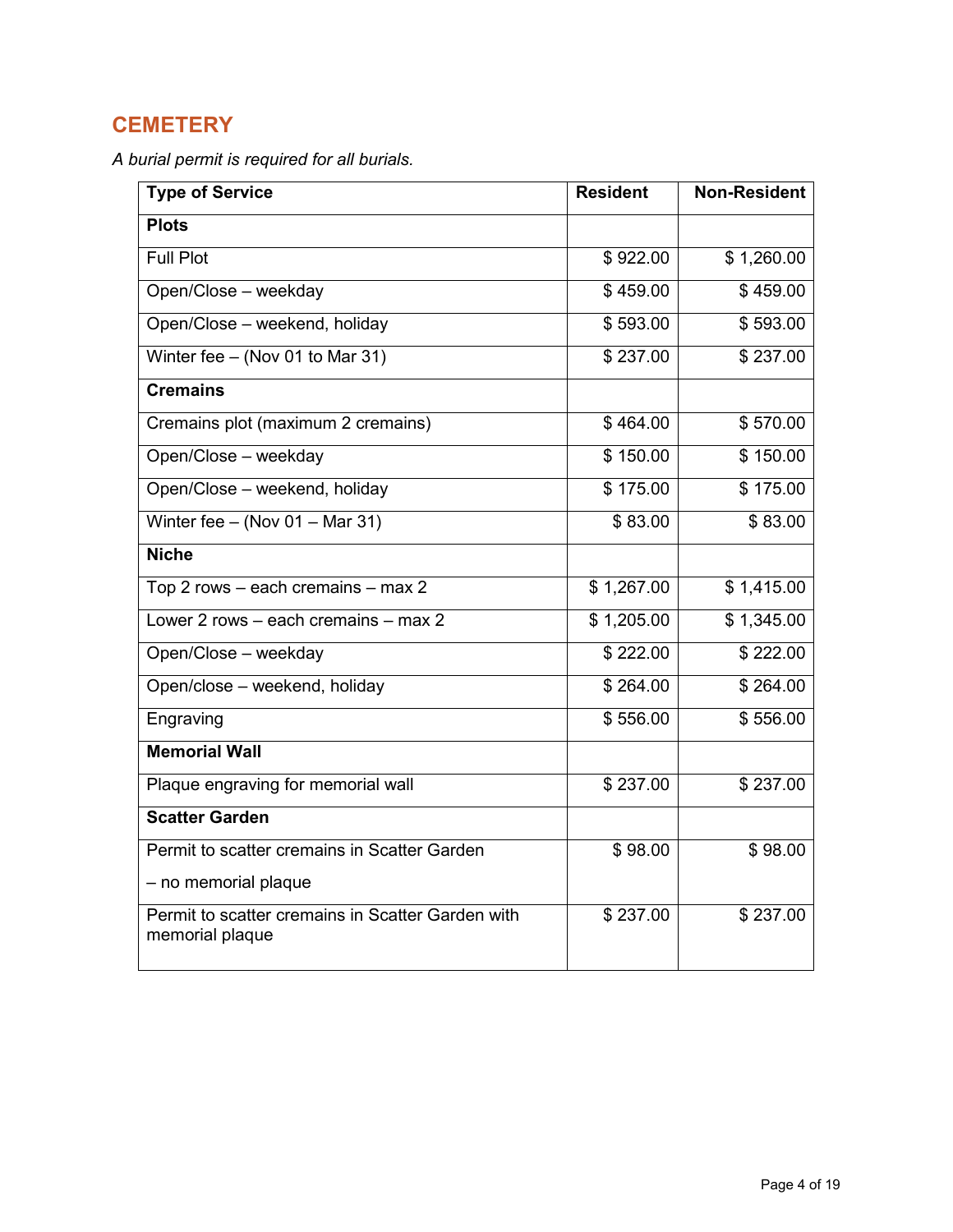# <span id="page-5-0"></span>**DEVELOPMENT PERMITS**

## **Photocopying**

| Base maps (black and white - $8 \frac{1}{2} \times 11$ ) | \$11.50 |
|----------------------------------------------------------|---------|
| Land Use Bylaw (colour)                                  | \$14.75 |
| Municipal Development Plan (colour)                      | \$16.75 |

## **Development Permits**

| <b>Range in Construction Value</b>                                                                                                                                                      | <b>Fees</b>                              |
|-----------------------------------------------------------------------------------------------------------------------------------------------------------------------------------------|------------------------------------------|
| Under \$ 10,000                                                                                                                                                                         | \$67.00                                  |
| $$10,001 - $50,000$                                                                                                                                                                     | \$87.50                                  |
| $$50,001 - $100,000$                                                                                                                                                                    | \$118.50                                 |
| $$100,001 - $150,000$                                                                                                                                                                   | \$180.25                                 |
| $$150,001 - $200,000$                                                                                                                                                                   | \$273.00                                 |
| \$200,001 and over                                                                                                                                                                      | \$334.75                                 |
| <b>Development Appeal Fee</b>                                                                                                                                                           | \$257.50                                 |
| <b>Compliance Certificates</b>                                                                                                                                                          |                                          |
| Residential (each)<br>Non-Residential (each)                                                                                                                                            | \$87.50<br>\$154.50                      |
| <b>Encroachment Agreement</b>                                                                                                                                                           |                                          |
| Includes title search and registration                                                                                                                                                  | \$309.00                                 |
| <b>File Review</b>                                                                                                                                                                      |                                          |
| <b>Application Rate</b><br><b>30-day response:</b> Application Rate plus \$9.25 per $\frac{1}{4}$ hr<br><b>7-day rush response</b> : Application Rate plus \$13.85 per $\frac{1}{4}$ hr | 27.30<br>\$<br>\$<br>9.50<br>\$<br>14.50 |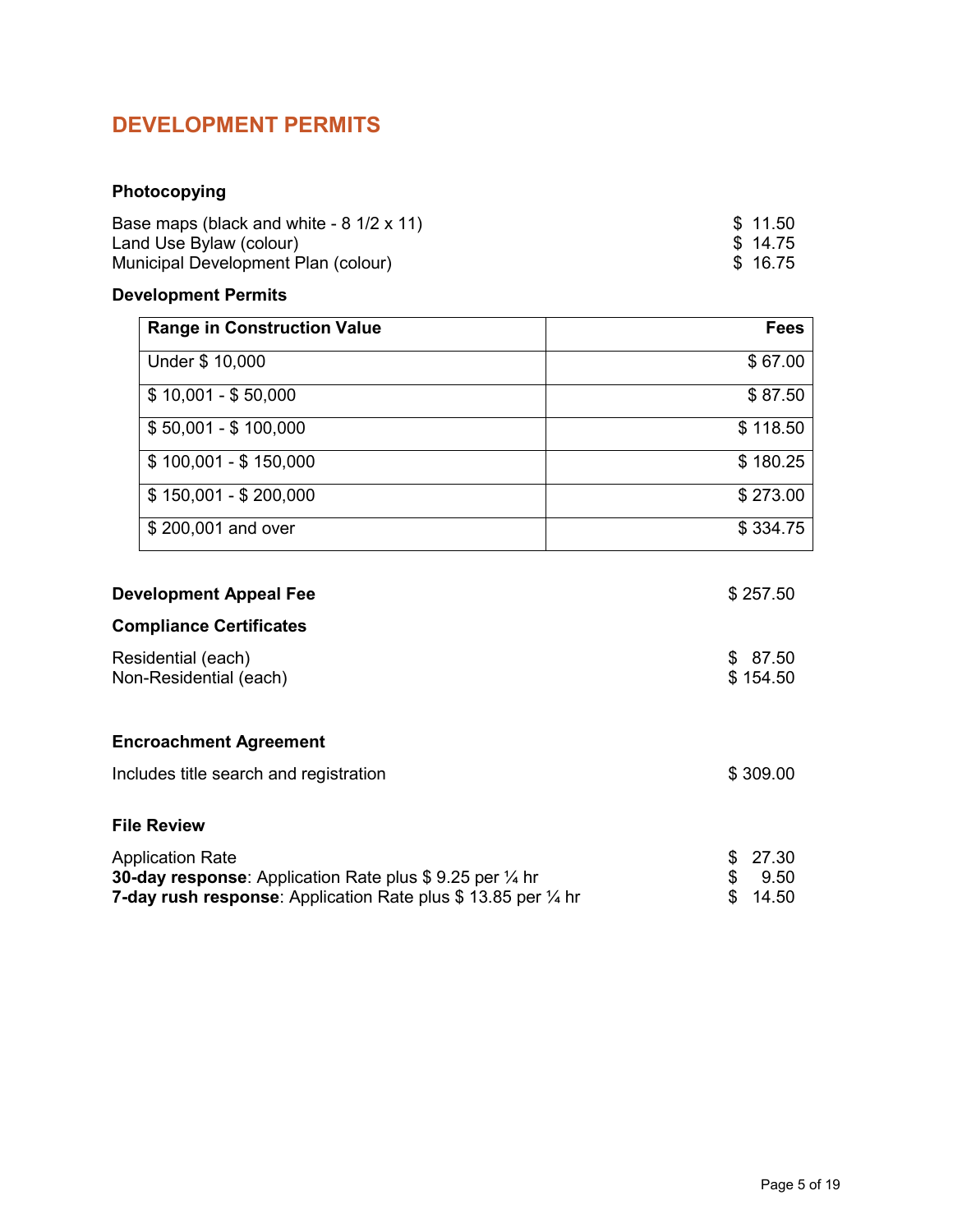# <span id="page-6-0"></span>**SAFETY CODE PERMITS**

#### *Safety Code Council Levy*

*Pursuant to the Alberta Safety Codes Act Section 23(1), a mandatory additional 4% will be added to the cost of all Building, Electrical, Gas and Plumbing permits, with a minimum \$4.50 charge per permit.*

## **Building Permit Fees**

| <b>Manufactured Home</b>                                                                               |                        |
|--------------------------------------------------------------------------------------------------------|------------------------|
| Placement (on blocking or piles)                                                                       | \$115.00               |
| <b>Modular Home</b>                                                                                    |                        |
| Move-on Relocation (on crawlspace or basement)<br>Minimum Fee<br>Based on square footage of main floor | \$115.00<br>0.30<br>\$ |
| <b>New Residential Single-Family Dwelling</b>                                                          |                        |
| Minimum Fee<br>Based on price per \$1,000.00 of construction value                                     | \$115.00<br>\$<br>8.00 |
| <b>Residential Addition/Renovation/Garage/Multi-Housing</b>                                            |                        |
| <b>Residential and Non-Residential</b>                                                                 |                        |
| Minimum Fee<br>Based on price per \$1,000.00 of construction value                                     | \$115.00<br>8.00<br>\$ |
| <b>Demolition</b>                                                                                      |                        |
| Minimum Fee<br>Based on price per \$1,000.00 of construction value                                     | \$115.00<br>2.50<br>\$ |
| <b>Oil and Gas</b>                                                                                     |                        |
| Minimum Fee<br>Based on price per \$1,000.00 of construction value                                     | \$450.00<br>\$<br>8.00 |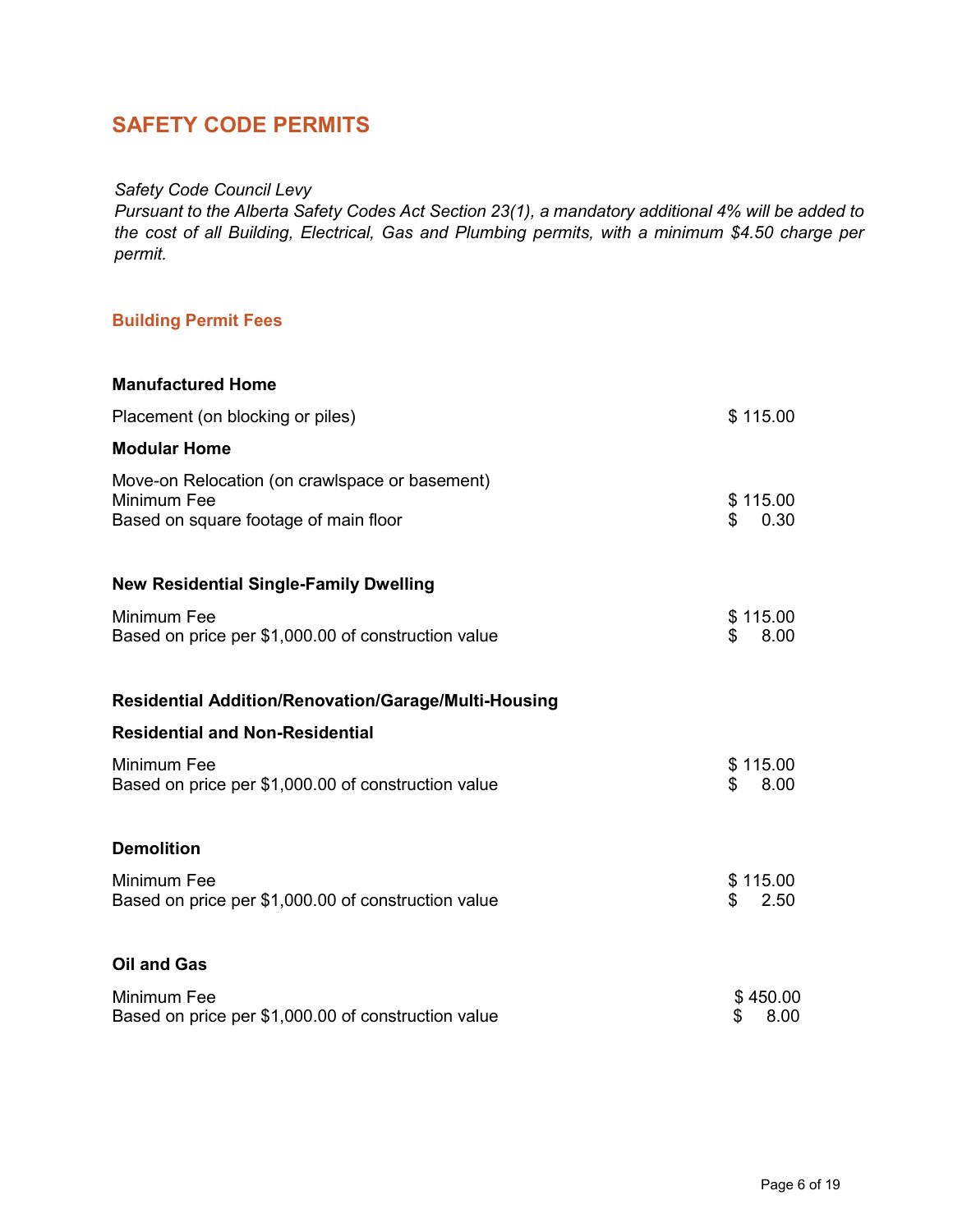#### <span id="page-7-0"></span>**Electrical Permit Fees**

## **New Residential Single-Family Dwelling**

Based on square footage

| <b>Square Feet</b>          | <b>Fees</b> |
|-----------------------------|-------------|
| 0 to 1,200 square feet      | \$140.00    |
| 1,201 to 1,500 square feet  | \$160.00    |
| 1,501 to 2,000 square feet  | \$180.00    |
| 2,001 to 2,500 square feet  | \$200.00    |
| 2,500 to 3,000 square feet  | \$225.00    |
| 3,001 to 4,000 square feet  | \$245.00    |
| 4,001 to 5,000 square feet  | \$265.00    |
| 5,001 square feet and over  | \$315.00    |
| Additional homeowner permit | 75.00<br>S  |

#### **Miscellaneous**

| <b>Permanent and Temporary Service Connection</b> | \$95.00 |
|---------------------------------------------------|---------|
| Manufactured Home on blocking or piles            | \$95.00 |

## **Residential and Non-Residential – Addition/Renovation/Garage etc.**

*Based on contract values. Contract values over \$ 30,000.00 may require a plan review.*

| <b>Contract Value</b>      | <b>Fees</b> |
|----------------------------|-------------|
| \$ 0.00 to \$ 1,000.00     | \$100.00    |
| \$1,000.01 to \$3,000.00   | \$120.00    |
| \$3,000.01 to \$3,500.00   | \$160.00    |
| \$3,500.01 to \$4,000.00   | \$185.00    |
| \$4,000.01 to \$4,500.00   | \$230.00    |
| $$4,500.01$ to $$6,500.00$ | \$280.00    |
| \$6,500.01 to \$8,500.00   | \$335.00    |
| \$8,500.01 to \$10,000.00  | \$380.00    |
| \$10,000.01 to \$14,000.00 | \$430.00    |
| \$14,000.01 to \$18,000.00 | \$490.00    |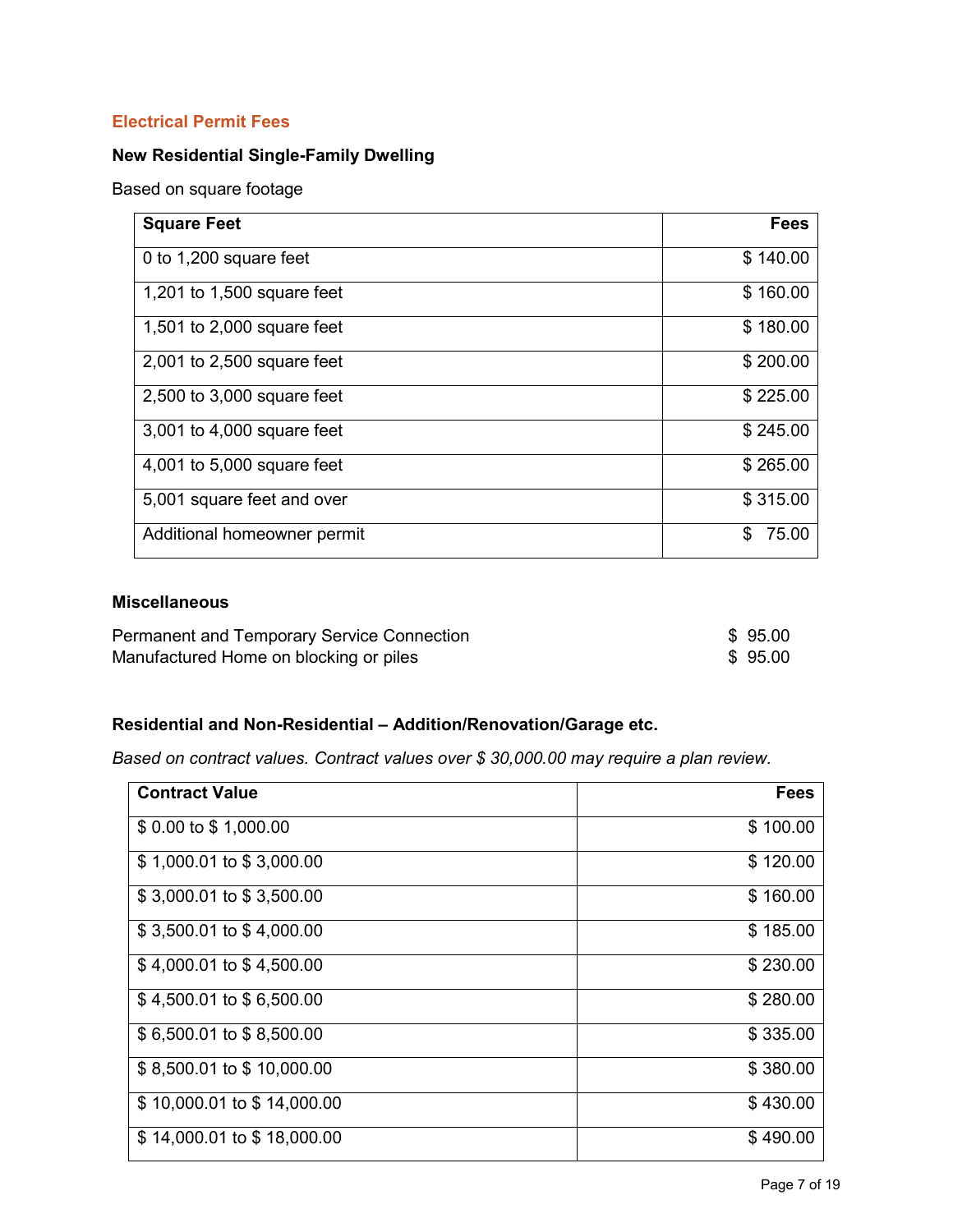| \$18,000.01 to \$22,000.00   | \$538.00   |
|------------------------------|------------|
| \$22,000.01 to \$26,000.00   | \$576.00   |
| \$26,000.01 to \$30,000.00   | \$646.00   |
| \$30,000.01 to \$34,000.00   | \$694.00   |
| \$34,000.01 to \$38,000.00   | \$754.00   |
| \$38,000.01 to \$42,000.00   | \$802.00   |
| \$42,000.01 to \$46,000.00   | \$862.00   |
| \$46,000.01 to \$50,000.00   | \$905.00   |
| \$50,000.01 to \$60,000.00   | \$1,013.00 |
| \$60,000.01 to \$70,000.00   | \$1,109.00 |
| \$70,000.01 to \$80,000.00   | \$1,169.00 |
| \$80,000.01 to \$90,000.00   | \$2,127.00 |
| \$90,000.01 to \$100,000.00  | \$1,325.00 |
| \$100,000.01 to \$110,000.00 | \$1,433.00 |
| \$110,000.01 to \$120,000.00 | \$1,541.00 |
| \$120,000.01 to \$130,000.00 | \$1,589.00 |
| \$130,000.01 to \$140,000.00 | \$1,649.00 |
| \$140,000.01 to \$150,000.00 | \$1,692.00 |
| \$150,000.01 to \$160,000.00 | \$1,740.00 |
| \$160,000.01 to \$170,000.00 | \$1,800.00 |
| \$170,000.01 to \$180,000.00 | \$1,848.00 |
| \$180,000.01 to \$190,000.00 | \$1,908.00 |
| \$190,000.01 to \$200,000.00 | \$1,956.00 |
| \$200,000.01 to \$210,000.00 | \$2,004.00 |
| \$210,000.01 to \$220,000.00 | \$2,064.00 |
| \$220,000.01 to \$230,000.00 | \$2,112.00 |
| \$230,000.01 to \$240,000.00 | \$2,160.00 |
| \$240,000.01 to \$250,000.00 | \$2,220.00 |
| \$250,000.01 to \$300,000.00 | \$2,349.00 |
| \$300,000.01 to \$350,000.00 | \$2,503.00 |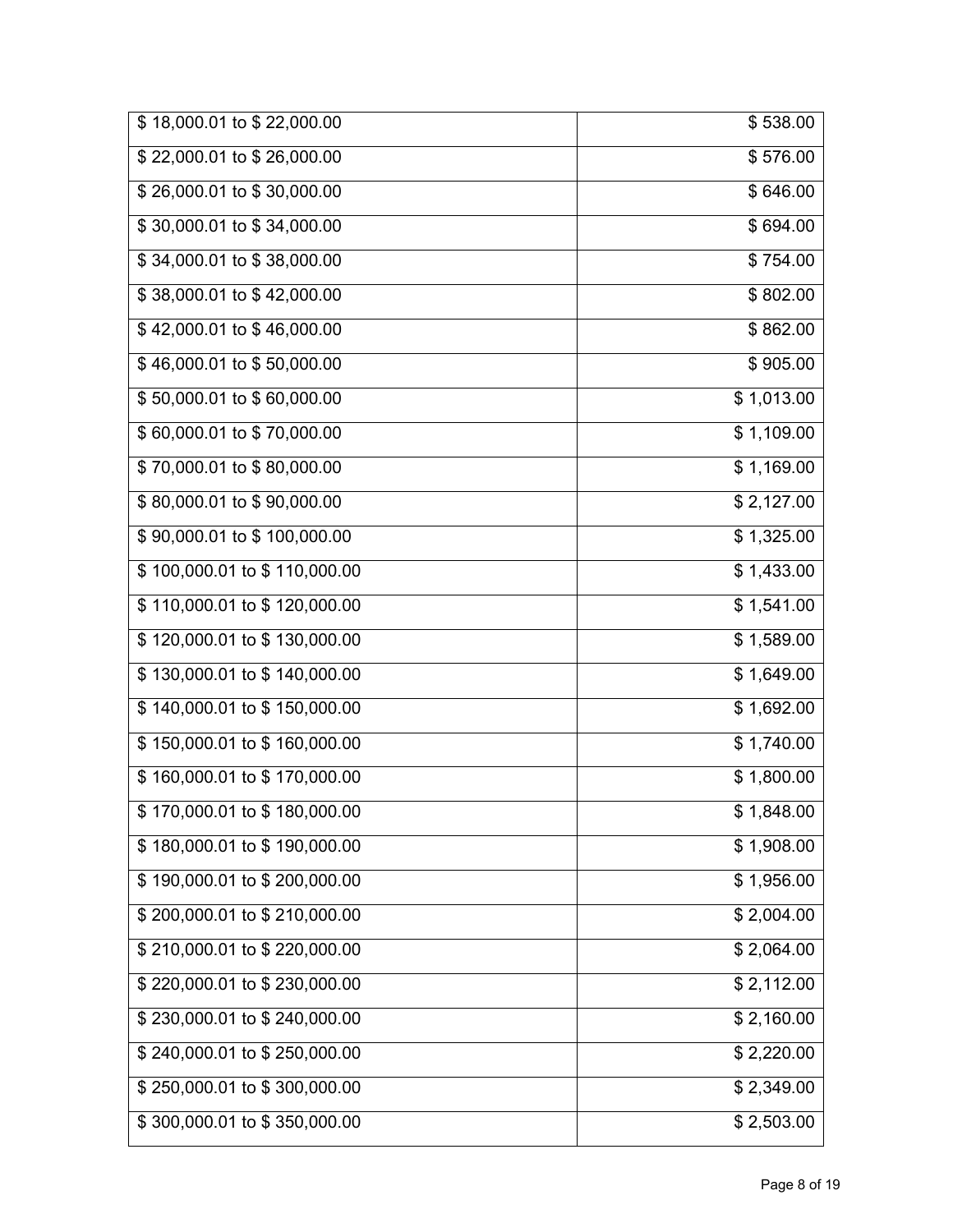<span id="page-9-0"></span>

| \$350,000.01 to \$400,000.00   | \$2,657.00                     |
|--------------------------------|--------------------------------|
| \$400,000.01 to \$450,000.00   | \$2,811.00                     |
| \$450,000.01 to \$500,000.00   | \$2,965.00                     |
| \$500,000.01 to \$550,000.00   | \$3,170.00                     |
| \$550,000.01 to \$600,000.00   | \$3,390.00                     |
| \$600,000.01 to \$650,000.00   | \$3,610.00                     |
| \$650,000.01 to \$700,000.00   | \$3,830.00                     |
| \$700,000.01 to \$750,000.00   | \$4,050.00                     |
| \$750,000.01 to \$800,000.00   | \$4,270.00                     |
| \$800,000.01 to \$850,000.00   | \$4,490.00                     |
| \$850,000.01 to \$900,000.00   | \$4,710.00                     |
| \$900,000.01 to \$950,000.00   | \$4,930.00                     |
| \$950,000.01 to \$1,000,000.00 | \$5,150.00                     |
| \$1,000,001.00 and over        | additional \$160.00            |
|                                | per each additional \$ 100,000 |
|                                | (or portion of \$ 100,000.00)  |
| Additional homeowner permit    | \$75.00                        |

## **Fire Permits**

## **Fire Discipline – Residential and Non-residential**

| Minimum fee per inspection                          | \$100.00 |
|-----------------------------------------------------|----------|
| Occupancy Load – Time and Materials minimum fee     | \$100.00 |
| Fire Investigation – Time and Materials minimum fee | \$100.00 |
| Fire Inspection – Time and Materials minimum fee    | \$100.00 |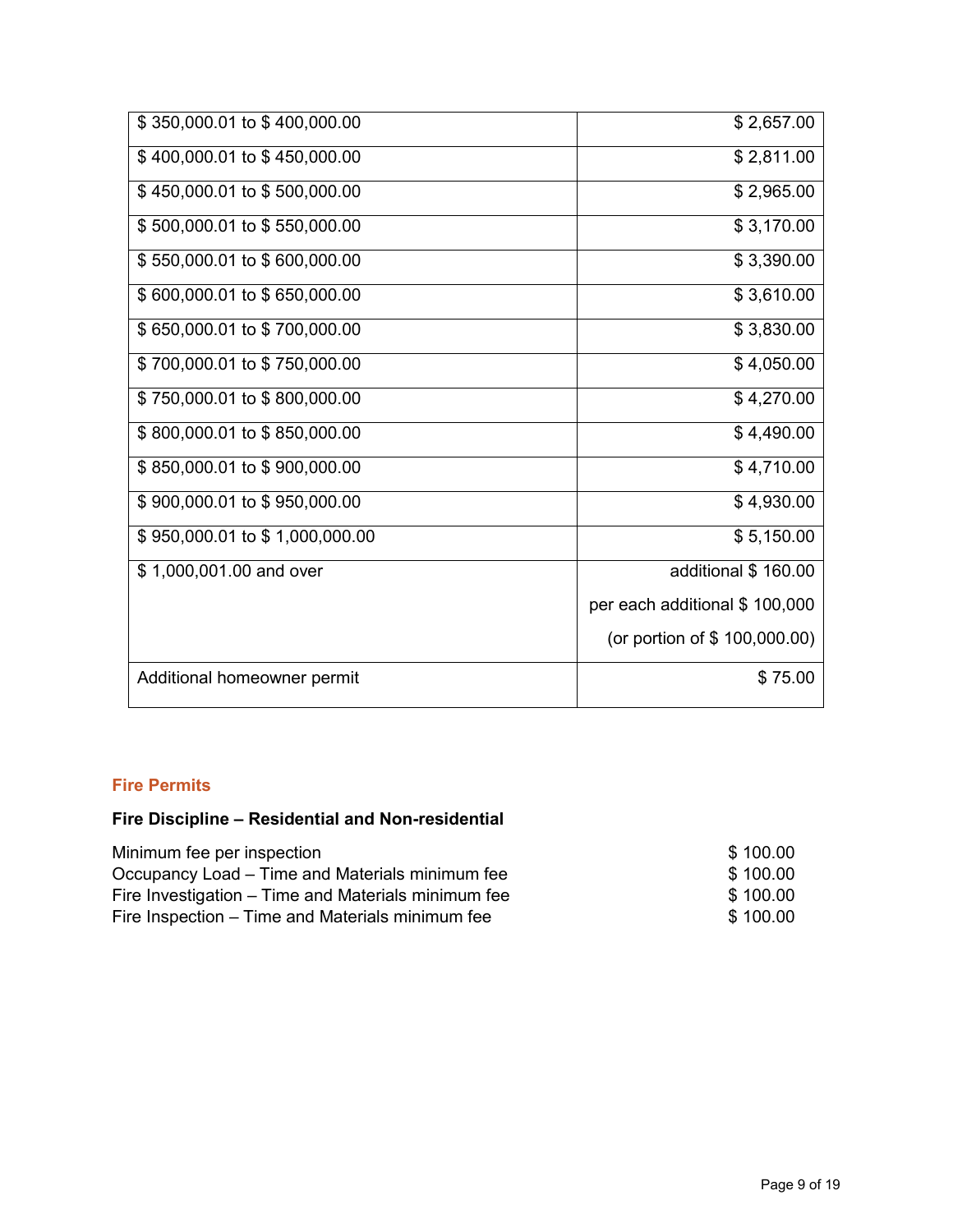## <span id="page-10-0"></span>**Gas Permits**

#### **Residential**

| <b>Number of Outlets</b> | <b>Fees</b> |
|--------------------------|-------------|
| 1                        | \$90.00     |
| $\overline{2}$           | \$100.00    |
| 3                        | \$110.00    |
| $\overline{4}$           | \$120.00    |
| 5                        | \$130.00    |
| $\,6$                    | \$140.00    |
| $\overline{7}$           | \$150.00    |
| 8                        | \$160.00    |
| 9                        | \$175.00    |
| 10                       | \$185.00    |
| For each outlet over 10  | \$10.00     |

## **Miscellaneous**

| Secondary Gas Line (Gas Co-op) | \$90.00 |
|--------------------------------|---------|
| Propane Tank Installation      | \$90.00 |

## **Non-Residential**

| <b>Type of Installation</b>   | <b>BTU Input</b>    | <b>Fees</b> |
|-------------------------------|---------------------|-------------|
|                               | $0 - 50,000$        | \$95.00     |
|                               | $50,001 - 100,000$  | \$100.00    |
| <b>New Installations</b>      | $100,001 - 150,000$ | \$105.00    |
|                               | $150,001 - 200,000$ | \$130.00    |
| <b>Temporary Heat</b>         | $200,001 - 250,000$ | \$150.00    |
|                               | $250,001 - 300,000$ | \$155.00    |
| <b>Replacement Appliances</b> | $300,001 - 350,000$ | \$160.00    |
|                               | $350,001 - 400,000$ | \$165.00    |
|                               | $400,000 - 450,000$ | \$175.00    |
|                               | $450,001 - 500,000$ | \$180.00    |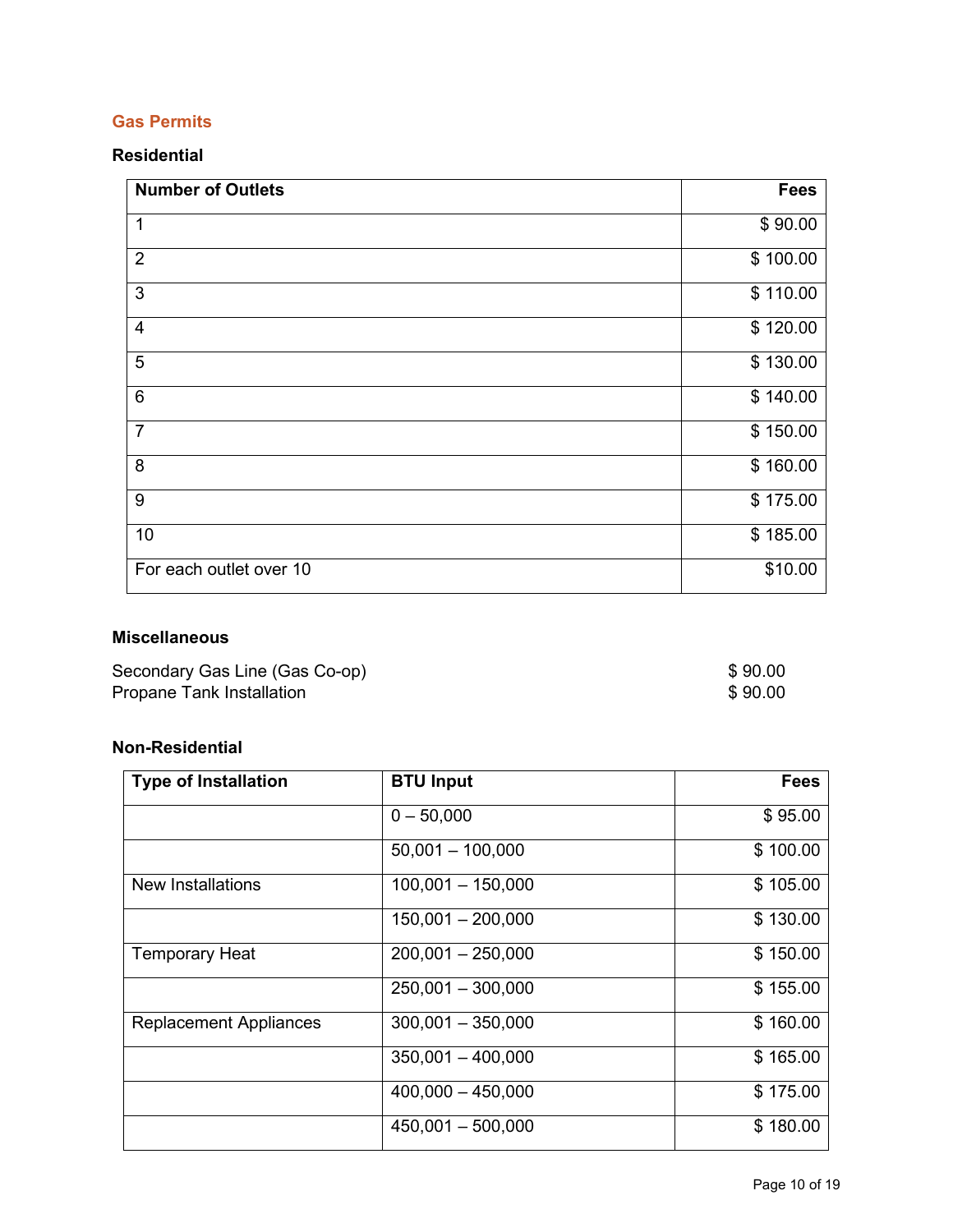| $500,001 - 550,000$                                           | \$185.00 |
|---------------------------------------------------------------|----------|
| $550,001 - 600,000$                                           | \$190.00 |
| $600,001 - 650,000$                                           | \$195.00 |
| 650,001 - 700,000                                             | \$200.00 |
| 700,001 - 750,000                                             | \$205.00 |
| 750,001 - 800,000                                             | \$210.00 |
| $800,001 - 850,000$                                           | \$215.00 |
| 850,001 - 900,000                                             | \$220.00 |
| $900,001 - 950,000$                                           | \$225.00 |
| $950,001 - 1,000,000$                                         | \$235.00 |
| 1,000,001 or more - each additional<br>portion of 100,000 BTU | \$10.00  |

## **Propane**

| Propane Tank Set                     | \$90.00 |
|--------------------------------------|---------|
| Propane Refill Center - 1 inspection | \$90.00 |

## **Plumbing Permits**

## **Residential and Non-Residential**

| <b>Number of Fixtures</b> | Fees     |
|---------------------------|----------|
| 1                         | \$90.00  |
| $\overline{2}$            | \$95.00  |
| 3                         | \$100.00 |
| $\overline{4}$            | \$105.00 |
| 5                         | \$115.00 |
| $\,6\,$                   | \$120.00 |
| $\overline{7}$            | \$125.00 |
| $\bf 8$                   | \$135.00 |
| $\boldsymbol{9}$          | \$145.00 |
| 10                        | \$155.00 |
| 11                        | \$160.00 |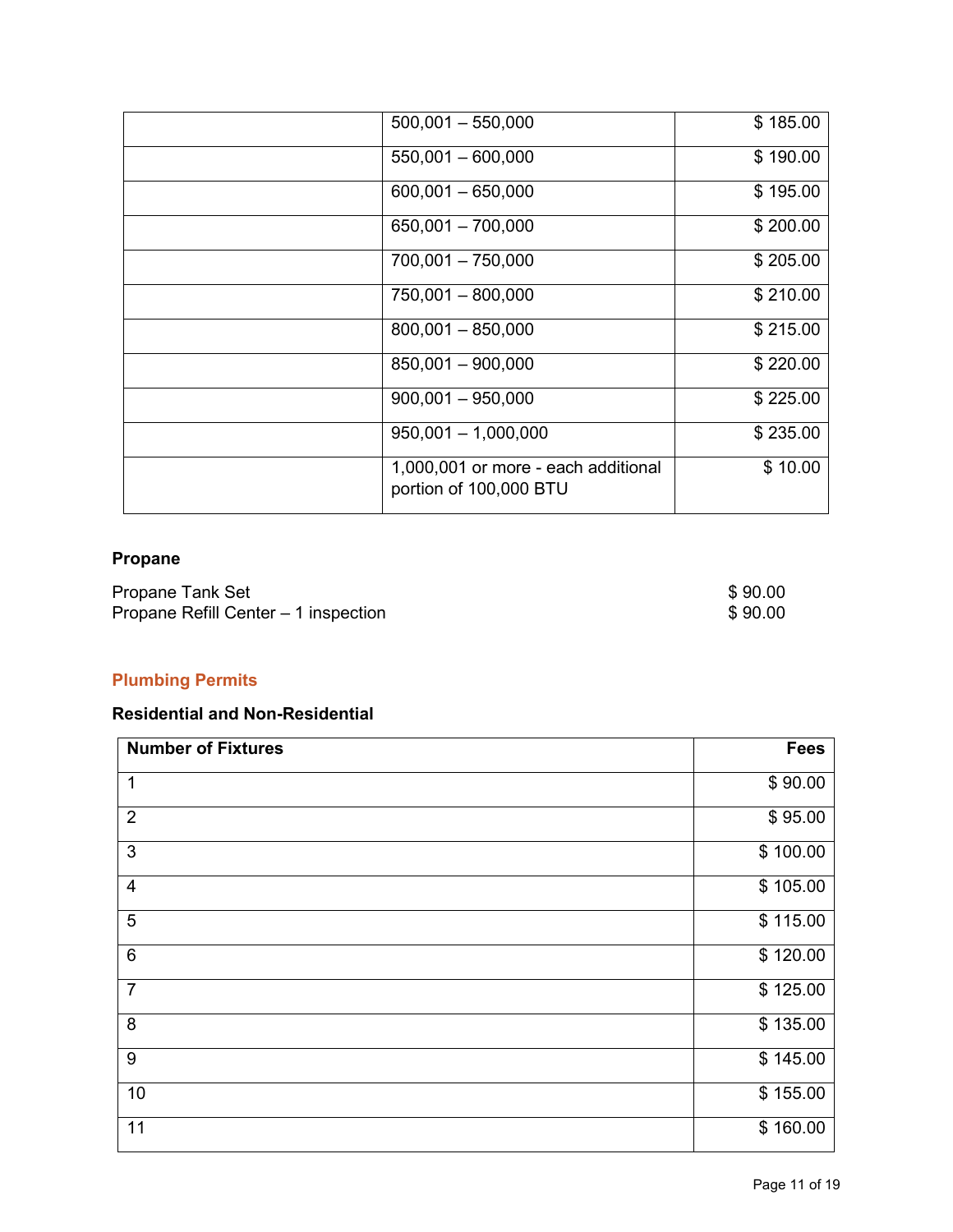<span id="page-12-0"></span>

| $\overline{12}$                    | \$165.00 |
|------------------------------------|----------|
| 13                                 | \$175.00 |
| 14                                 | \$180.00 |
| 15                                 | \$190.00 |
| 16                                 | \$195.00 |
| 17                                 | \$200.00 |
| 18                                 | \$210.00 |
| 19                                 | \$215.00 |
| 20                                 | \$225.00 |
| 21                                 | \$230.00 |
| 22                                 | \$235.00 |
| 23                                 | \$245.00 |
| 24                                 | \$250.00 |
| 25                                 | \$260.00 |
| Each Fixture over 25               | \$10.00  |
| <b>Additional Homeowner Permit</b> | \$75.00  |

## **Private Sewage**

| Holding Tank, Open Discharge                    | \$180.00 |
|-------------------------------------------------|----------|
| Field, Mound, Sand filter, Treatment Tank, etc. | \$260.00 |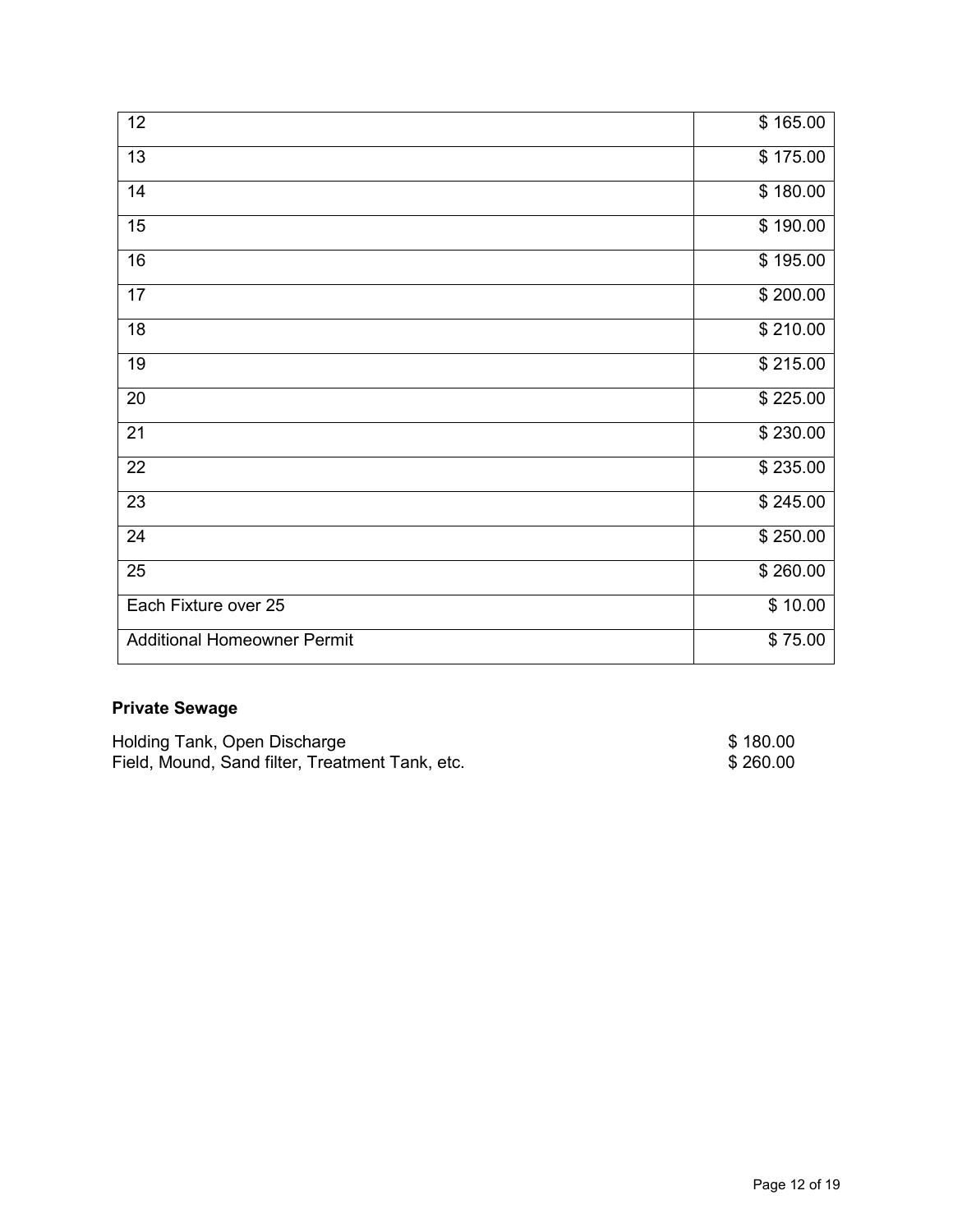# **RECREATION FACILITIES**

#### **DRUMHELLER AQUAPLEX**

#### **Rentals**

| GST is included in the following three listed prices: |  |  |  |
|-------------------------------------------------------|--|--|--|
|-------------------------------------------------------|--|--|--|

| Swim Suits (deposit required)                         | \$4.00  |
|-------------------------------------------------------|---------|
| Towel                                                 | \$ 2.75 |
| Shower/use of change-room facilities (no pool access) | \$2.75  |

#### **Pool Rentals**

| Swim Club – per hour                  | \$70.00 |
|---------------------------------------|---------|
| Swim Club $-$ per hour $-$ per lane   | \$12.50 |
| Royal Tyrell Museum Edu-tour/camp-ins | \$ 3.75 |

*per person April 1-March 31*

## **Other Group Pool Rentals**

| <b>Number in Group for Pool Rentals</b> | <b>Resident Groups</b> | <b>Non-resident Groups</b> |
|-----------------------------------------|------------------------|----------------------------|
| 1 to 25                                 | \$82.00                | \$123.00                   |
| 26 to 35                                | \$117.25               | \$158.75                   |
| 36 to 45                                | \$152.50               | \$193.50                   |
| $46+$                                   | \$188.00               | \$226.75                   |

## **Aquaplex Admissions (per swim)**

*GST is included in prices listed.*

| <b>Admission</b>                                            | Drop-in | <b>10-Pack Tickets</b> |
|-------------------------------------------------------------|---------|------------------------|
| 5 and under<br>within arms reach of someone 16yrs+          | Free    | Free                   |
| Youth (ages 6-17yrs)<br>Must be 8+yrs to come unaccompanied | \$5.00  | \$45.00                |
| Adult (ages 18-59yrs)                                       | \$8.50  | \$76.50                |
| Senior (ages 60+)                                           | \$6.00  | \$54.00                |
| Family                                                      | \$19.25 |                        |
| Daily rate add-on Single Admission                          | \$2.50  |                        |
| Daily rate add-on Family Admission                          | \$5.50  |                        |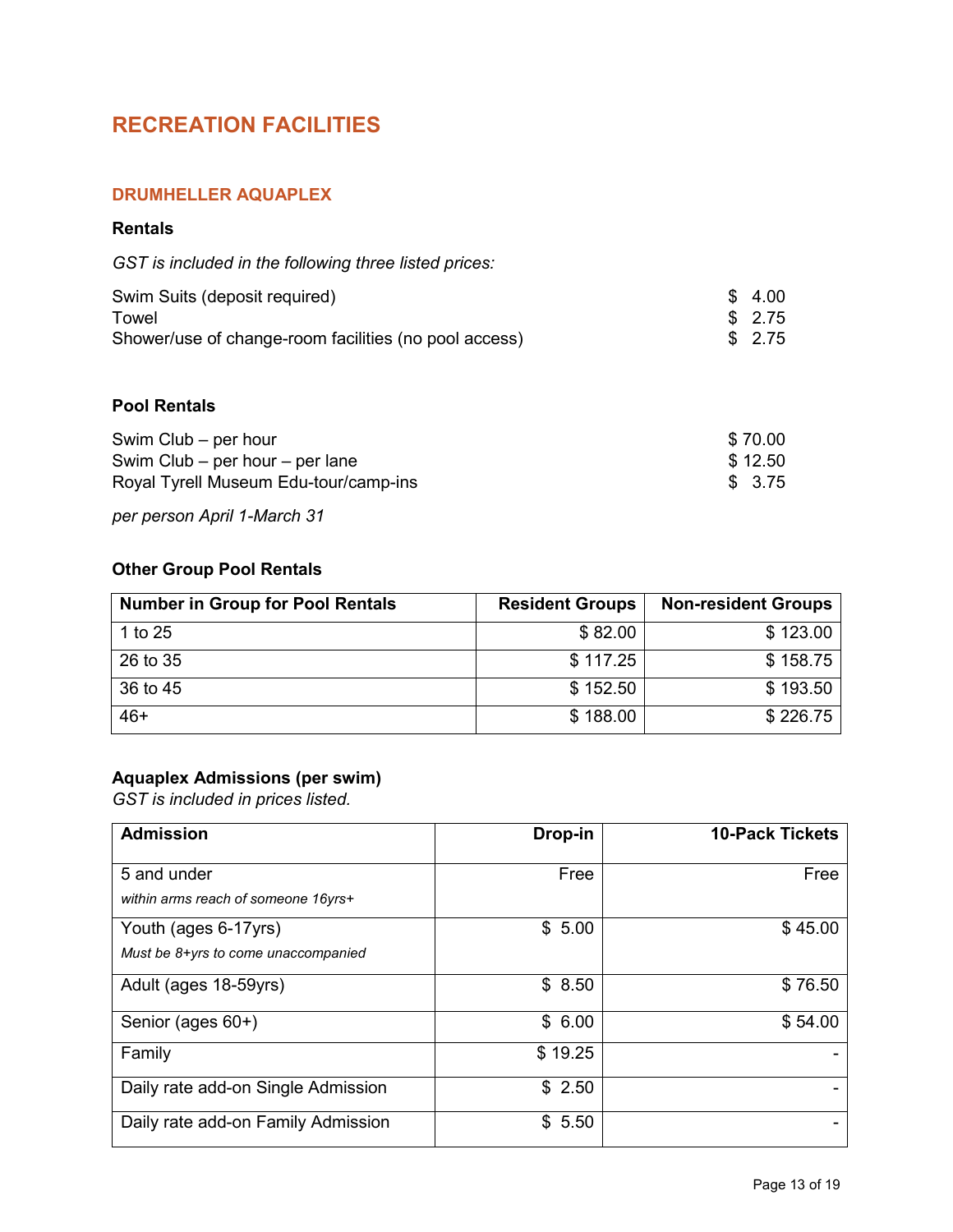## <span id="page-14-0"></span>**Swimming Lessons**

| <b>Swimming Lesson Type</b>                             | <b>Fees</b> |
|---------------------------------------------------------|-------------|
| Pre-school/Stroke Proficiency (30 minutes)              | \$39.25     |
| Swim Kids $-1$ to 4 (45 minutes)                        | \$49.75     |
| Swim Kids – 5 to 7 / Junior Lifeguard Club (60 minutes) | \$62.00     |
| Swim Kids $-8$ to 10 (90 minutes)                       | \$86.25     |
| Private Lessons - 1 Child (30 minutes)                  | \$17.00     |
| Additional Child (30 minutes)                           | \$<br>6.00  |
| School Lessons (August to June each year)               | \$31.50     |
| Adult Lesson - Drop-in                                  | \$18.25     |
| <b>Adult Session</b>                                    | \$53.00     |

*Swimming lessons for children 14 and under are GST exempt.*

#### **MEMORIAL ARENA**

| <b>Memorial Arena Rate Time Period</b> |                      |  |
|----------------------------------------|----------------------|--|
| <b>ICE</b> Rentals                     |                      |  |
| <b>Prime Time:</b>                     |                      |  |
| Weekdays                               | 4:00 pm $-$ 11:30 pm |  |
| Weekends                               | 7:00 am $-9:45$ pm   |  |
| Holidays                               | 7:00 am $-$ 11:30 pm |  |
| <b>Non - Prime Time:</b>               |                      |  |
| Weekdays                               | 6:00 am $-$ 4:00 pm  |  |
| <b>NO ICE Rentals</b>                  |                      |  |
| <b>Summer Rates</b>                    | April 1 - July 31    |  |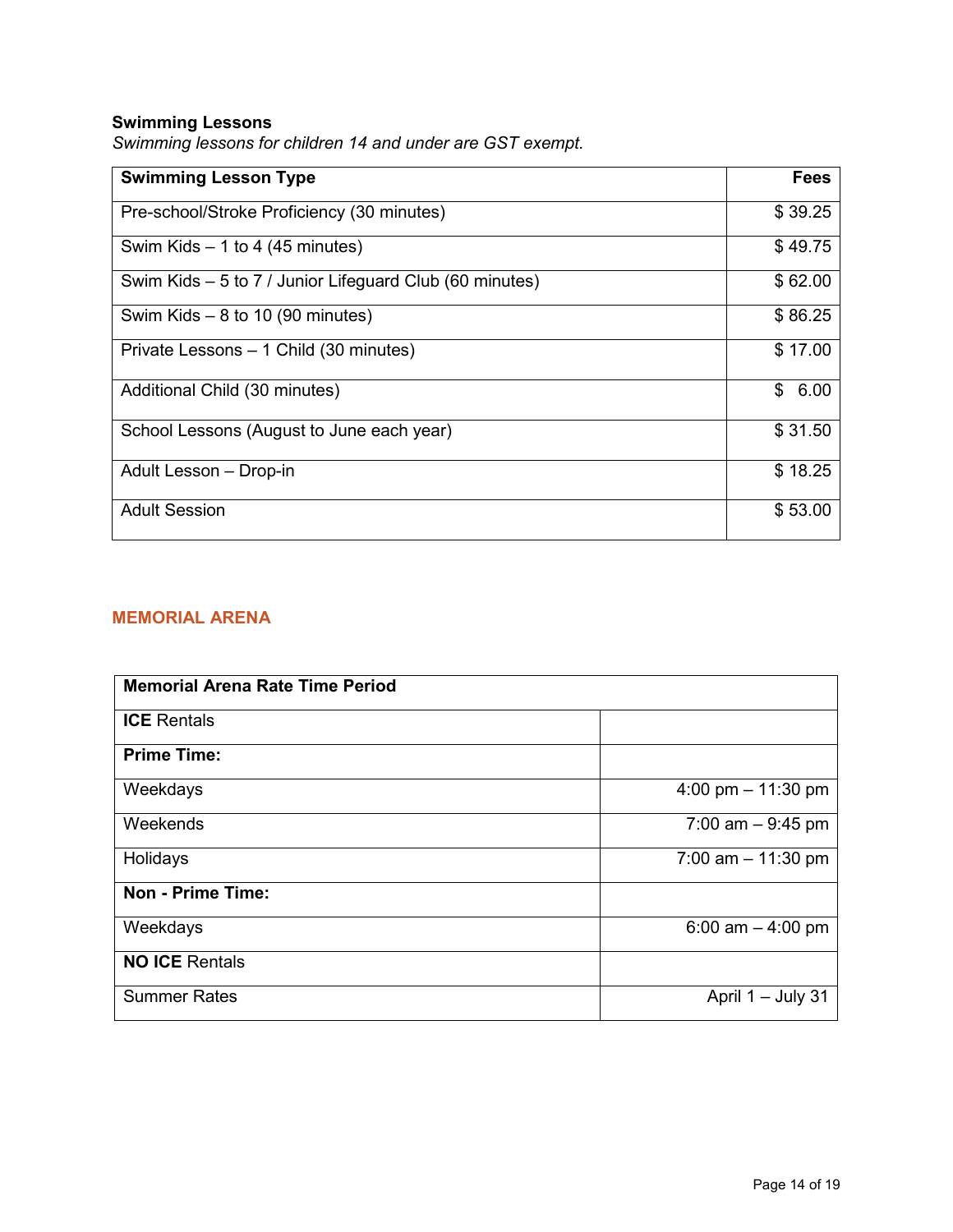## <span id="page-15-0"></span>**Memorial Arena Rental Rates**

| <b>User Group</b>   | <b>NO ICE</b><br><b>Rental Fees</b><br>per Hour | <b>ICE</b><br><b>Rental Fees per Hour</b> |                       |            |
|---------------------|-------------------------------------------------|-------------------------------------------|-----------------------|------------|
|                     | <b>Summer</b>                                   | <b>Prime Time</b>                         | <b>Non-Prime Time</b> | Junior "A" |
| <b>Youth Groups</b> | \$73.75                                         | \$92.50                                   | \$68.50               |            |
| Local Adult Hockey  | \$73.75                                         | \$187.50                                  | \$137.50              |            |
| Out of town users   | \$73.75                                         | \$204.50                                  | \$155.00              |            |
| Jr "A" Practice     |                                                 |                                           |                       | \$121.00   |
| Jr "A" Games        | -                                               | ۰                                         |                       | \$168.75   |

## **Memorial Arena Drop-in Admission**

*GST is included in prices listed.*

|                       | 5 yrs and under $\vert$ 6 yrs and over |        |
|-----------------------|----------------------------------------|--------|
| <b>Public Skate</b>   | FREE                                   | \$5.00 |
| Shinny                | <b>FREE</b>                            | \$5.00 |
| <b>Stick and Puck</b> | <b>FREE</b>                            | \$5.00 |

## **BALL DIAMONDS**

| <b>User Group</b> | <b>Per Game</b><br>(Each Diamond)<br>2-3 hour duration | Per Day<br>(Each Diamond) |
|-------------------|--------------------------------------------------------|---------------------------|
| Youth             | \$25.25                                                | \$89.50                   |
| Adult             | \$34.50                                                | \$119.00                  |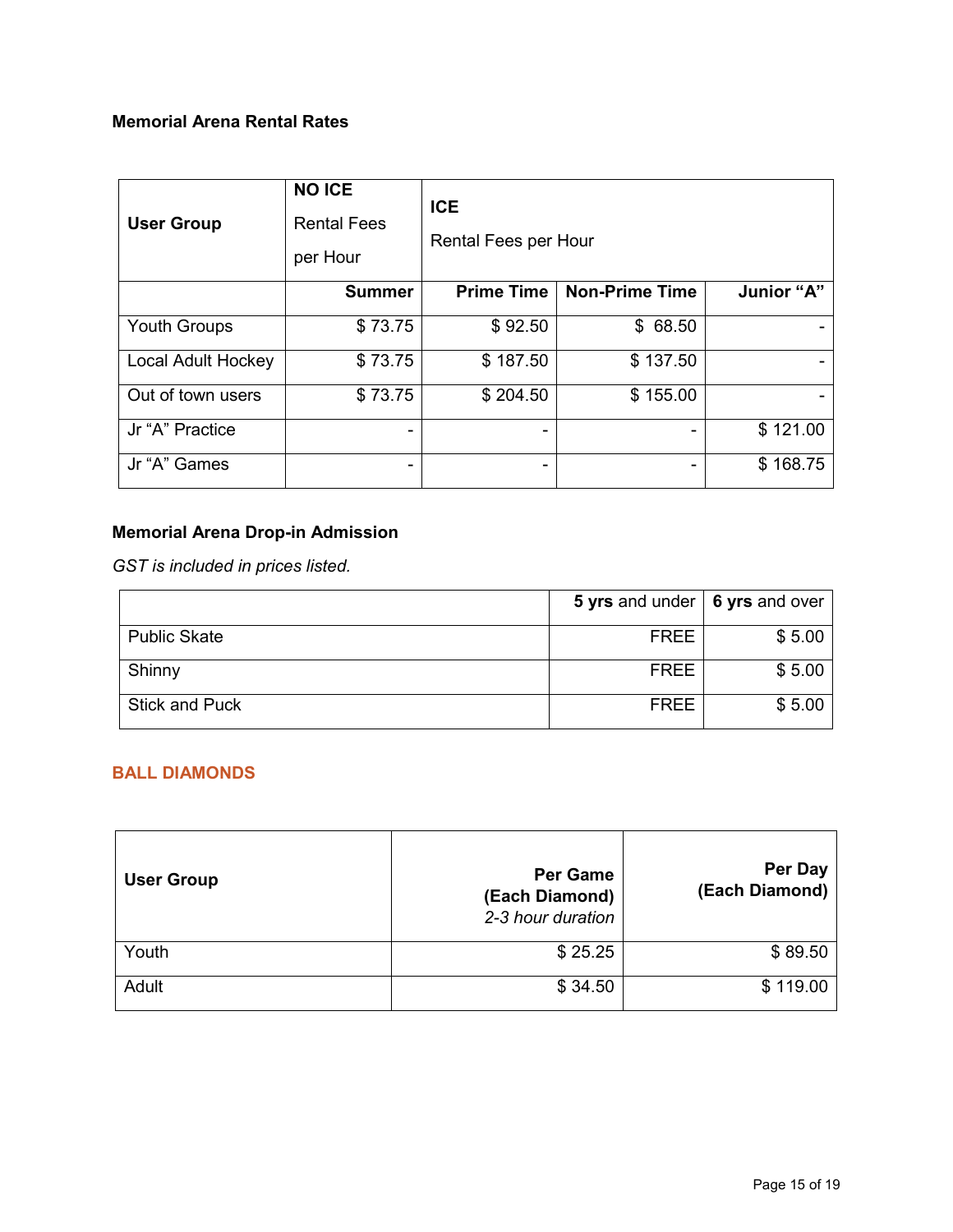#### <span id="page-16-0"></span>**BADLANDS COMMUNITY FACILITY**

#### **Rental Definitions:**

*Resident - a person, business, or entity that resides within the Town's boundaries. Non-resident is a person, business, or entity that resides outside of the Town's boundaries.* 

#### **Banquet Hall Room Rentals**

| <b>Banquet Hall</b>                                     | Weekend    | <b>Daily</b> | <b>Hourly</b> |
|---------------------------------------------------------|------------|--------------|---------------|
| <b>Full Hall</b>                                        |            |              |               |
| 450 people seated at tables or 600 seated theatre style |            |              |               |
| Non-resident                                            | \$2,342.75 | \$1,054.25   | \$175.75      |
| Resident                                                | \$2,027.50 | \$896.00     | \$149.50      |
| Non-Profit                                              | \$1,911.75 | \$843.00     | \$140.75      |
| 2/3 Hall                                                |            |              |               |
| 330 people seated at tables or 460 seated theatre style |            |              |               |
| Non-resident                                            | \$1,593.50 | \$703.00     | \$117.00      |
| Resident                                                | \$1,325.75 | \$586.00     | \$97.50       |
| Non-Profit                                              | \$1,274.00 | \$562.00     | \$93.75       |
| $\overline{1/3}$ Hall                                   |            |              |               |
| 150 people seated at tables or 230 seated theatre style |            |              |               |
| Non-resident                                            | \$834.25   | \$369.00     | \$60.75       |
| Resident                                                | \$703.25   | \$310.50     | \$51.50       |
| Non-profit                                              | \$660.75   | \$292.50     | \$48.25       |
| <b>Terrace</b>                                          |            |              |               |
| 60 people seated at tables or 100 seated theatre style  |            |              |               |
| Non-resident                                            | \$716.50   | \$315.75     | \$53.00       |
| Resident                                                | \$652.25   | \$287.00     | \$48.50       |
| Non-profit                                              | \$574.25   | \$253.00     | \$42.75       |
| <b>Kitchen</b>                                          |            |              |               |
| per person per meal \$1.30                              |            |              |               |
| minimum fee of \$87.80 to a max. fee of \$410.00        |            |              |               |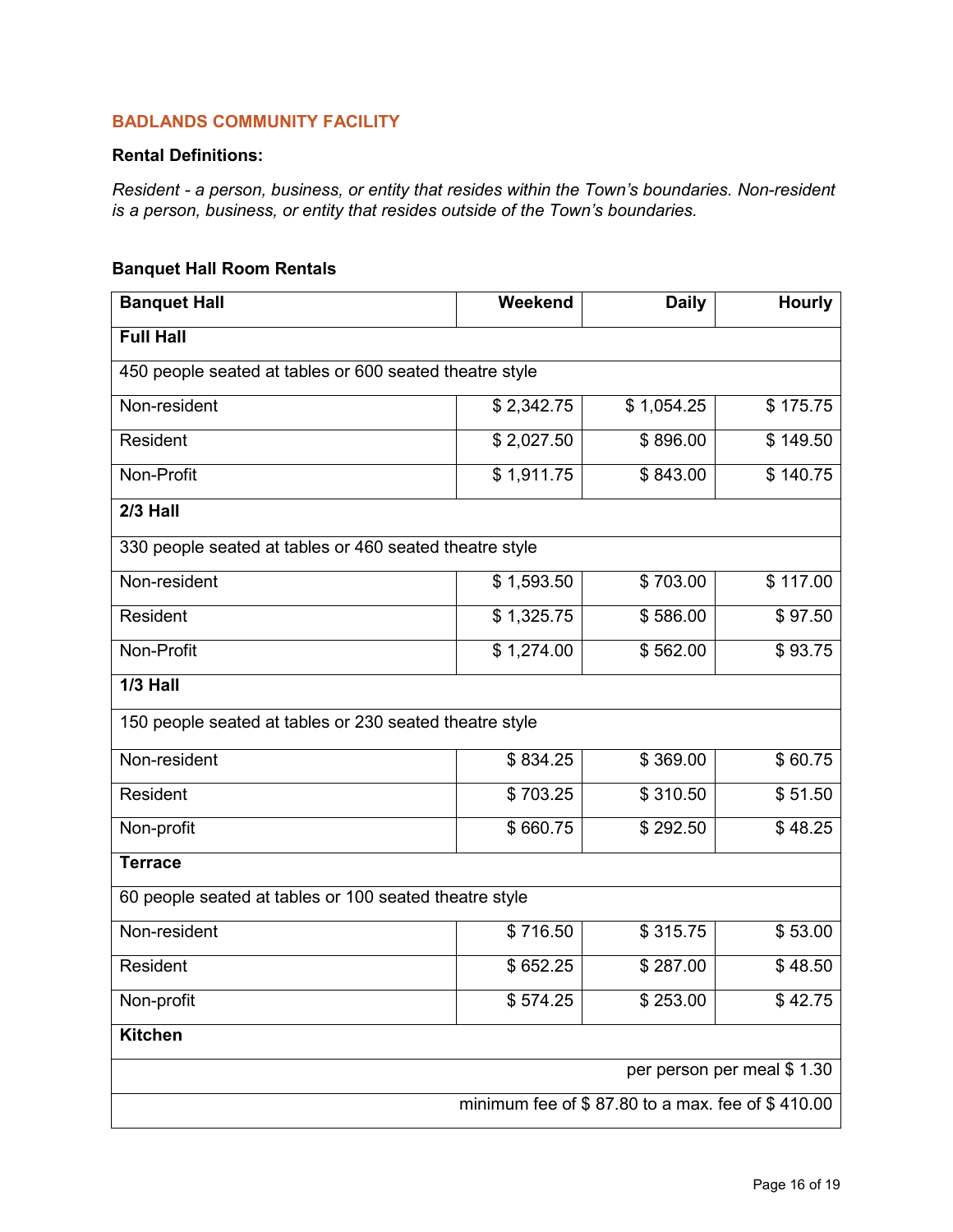## **Meeting Room Rentals**

| <b>Meeting Space</b>                                  | Weekend               | <b>Daily</b> | <b>Hourly</b> |  |  |  |
|-------------------------------------------------------|-----------------------|--------------|---------------|--|--|--|
| Large Multi-Purpose Room                              |                       |              |               |  |  |  |
| 40 people seated at tables or 60 seated theatre style |                       |              |               |  |  |  |
| Non-resident                                          |                       | \$205.00     | \$35.50       |  |  |  |
| Resident                                              | ۰                     | \$175.00     | \$29.00       |  |  |  |
| Non-profit                                            | <b>Town Sponsored</b> |              |               |  |  |  |
| <b>Small Multi-Purpose Room</b>                       |                       |              |               |  |  |  |
| 15 people seated at tables or 25 seated theatre style |                       |              |               |  |  |  |
| Non-resident                                          | ٠                     | \$102.75     | \$18.00       |  |  |  |
| Resident                                              | ٠                     | \$87.25      | \$14.00       |  |  |  |
| Non-profit                                            | <b>Town Sponsored</b> |              |               |  |  |  |
| <b>Gallery</b>                                        |                       |              |               |  |  |  |
| 30 people seated at tables or 50 seated theatre style |                       |              |               |  |  |  |
| Non-resident                                          | ۰                     | \$205.00     | \$35.50       |  |  |  |
| Resident                                              | ۰                     | \$175.00     | \$29.00       |  |  |  |
| Non-profit                                            |                       | \$70.50      | \$18.00       |  |  |  |

## **Recreation Space Rentals**

| <b>Recreation Space</b>   | <b>Daily Rates</b> |                      | <b>Hourly Rates</b>      |              |
|---------------------------|--------------------|----------------------|--------------------------|--------------|
| <b>Field House</b>        | <b>Full Space</b>  | <b>Full Space/hr</b> | 2/3 Space/hr             | 1/3 Space/hr |
| Non-resident              | \$1,171.75         | \$177.75             | \$140.75                 | \$70.75      |
| Resident                  | \$937.50           | \$117.25             | \$93.75                  | \$47.00      |
| Adult non-profit          | \$914.25           | \$88.00              | \$70.75                  | \$35.50      |
| Youth non-profit          | \$879.00           | \$71.00              | \$47.00                  | \$23.75      |
| <b>Fitness Studio</b>     |                    |                      |                          |              |
| Non-resident              | \$585.50           | \$58.75              |                          |              |
| Resident                  | \$466.00           | \$47.00              |                          |              |
| Adult non-profit          | \$292.50           | \$35.50              | $\overline{\phantom{a}}$ | ۰            |
| Youth non-profit          | \$176.25           | \$23.75              | $\overline{\phantom{a}}$ | ٠            |
| <b>Play Space Drop In</b> |                    |                      |                          |              |
| per child                 |                    |                      |                          | \$2.50       |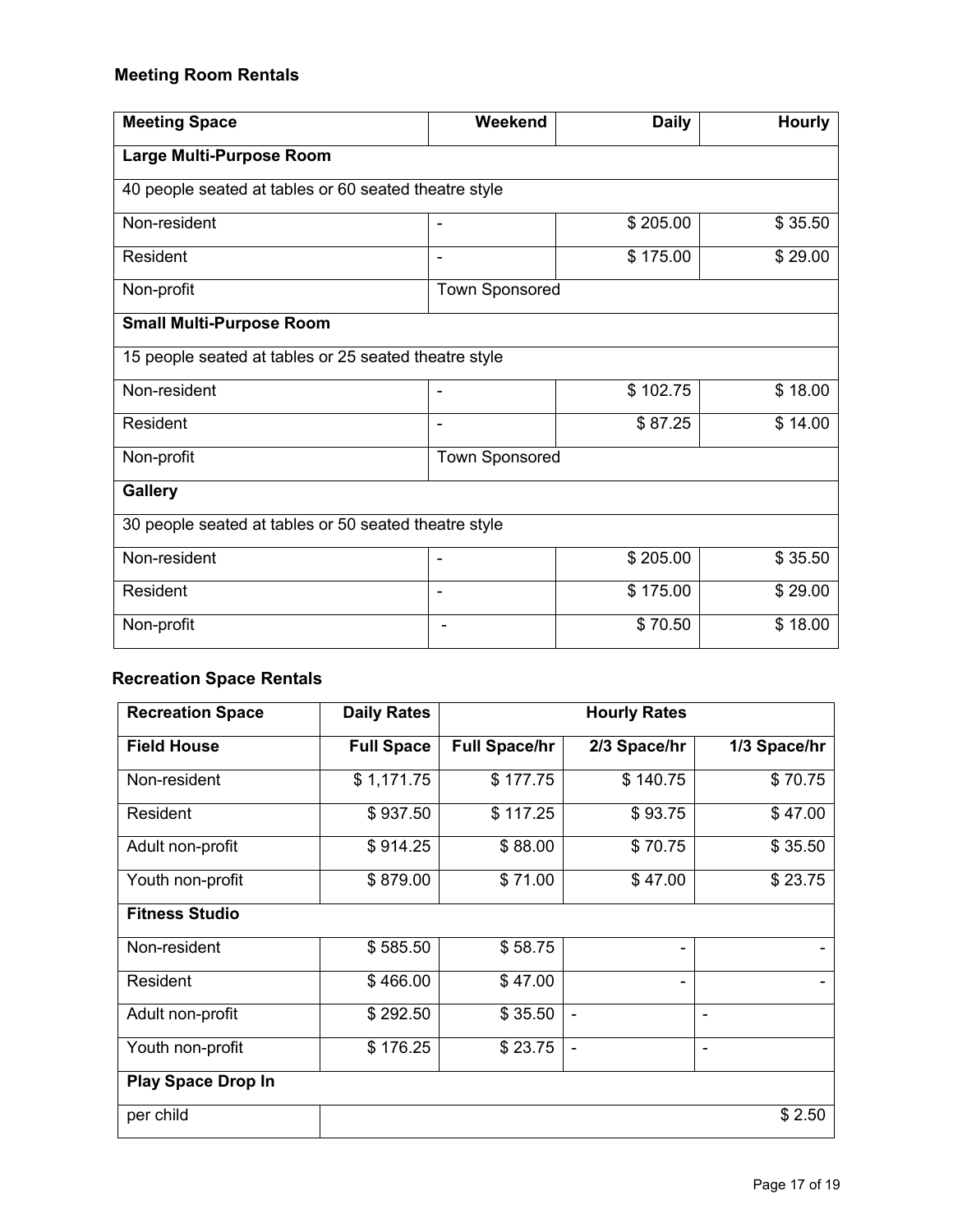#### <span id="page-18-0"></span>**Badlands Community Facility**

#### **Admissions**

*GST is included in prices listed.*

| <b>Admission Type</b>  | Drop In     | <b>10 Pack Tickets</b> |
|------------------------|-------------|------------------------|
| 5 and under            | <b>FREE</b> | <b>FREE</b>            |
| Youth (ages 6-17 yrs)  | \$5.00      | \$45.00                |
| Adult (ages 18-59 yrs) | \$9.75      | \$87.75                |
| Senior (60+)           | \$7.75      | \$69.75                |
| Family                 | \$19.25     | N/A                    |

#### **RECREATION FACILITY MEMBERSHIPS**

#### **Drumheller Aquaplex, Memorial Arena and Badlands Community Facility**

*GST is included in prices listed.*

| <b>Membership Fees - Per Month</b>                                                 |                                        |                                     |  |
|------------------------------------------------------------------------------------|----------------------------------------|-------------------------------------|--|
|                                                                                    | <b>Single Facility</b>                 | <b>Multi Facility</b>               |  |
| <b>Membership Type</b>                                                             | (Aquaplex OR                           | (Aquaplex, Memorial Arena AND       |  |
|                                                                                    | <b>Badlands Community</b><br>Facility) | <b>Badlands Community Facility)</b> |  |
| 5 and under                                                                        | <b>FREE</b>                            | <b>FREE</b>                         |  |
| Youth (ages 6-17 yrs)                                                              | \$28.00                                | \$37.00                             |  |
| Adult (ages 18-59 yrs)                                                             | \$43.00                                | \$55.00                             |  |
| Senior (ages 60+)                                                                  | \$28.00                                | \$37.00                             |  |
| Family                                                                             | \$80.00                                | \$100.00                            |  |
| <b>Activation Fee*</b>                                                             | \$20.00                                | \$20.00                             |  |
| *applicable when membership is first activated or re-activated after being stopped |                                        |                                     |  |

#### **Corporate Memberships**

Corporate Memberships are eligible for a 20% discount on multi-facility memberships upon approval. Single facility memberships are not eligible for discount. *Please speak to Aquaplex or Badlands Community Facility staff for eligibility requirements.*